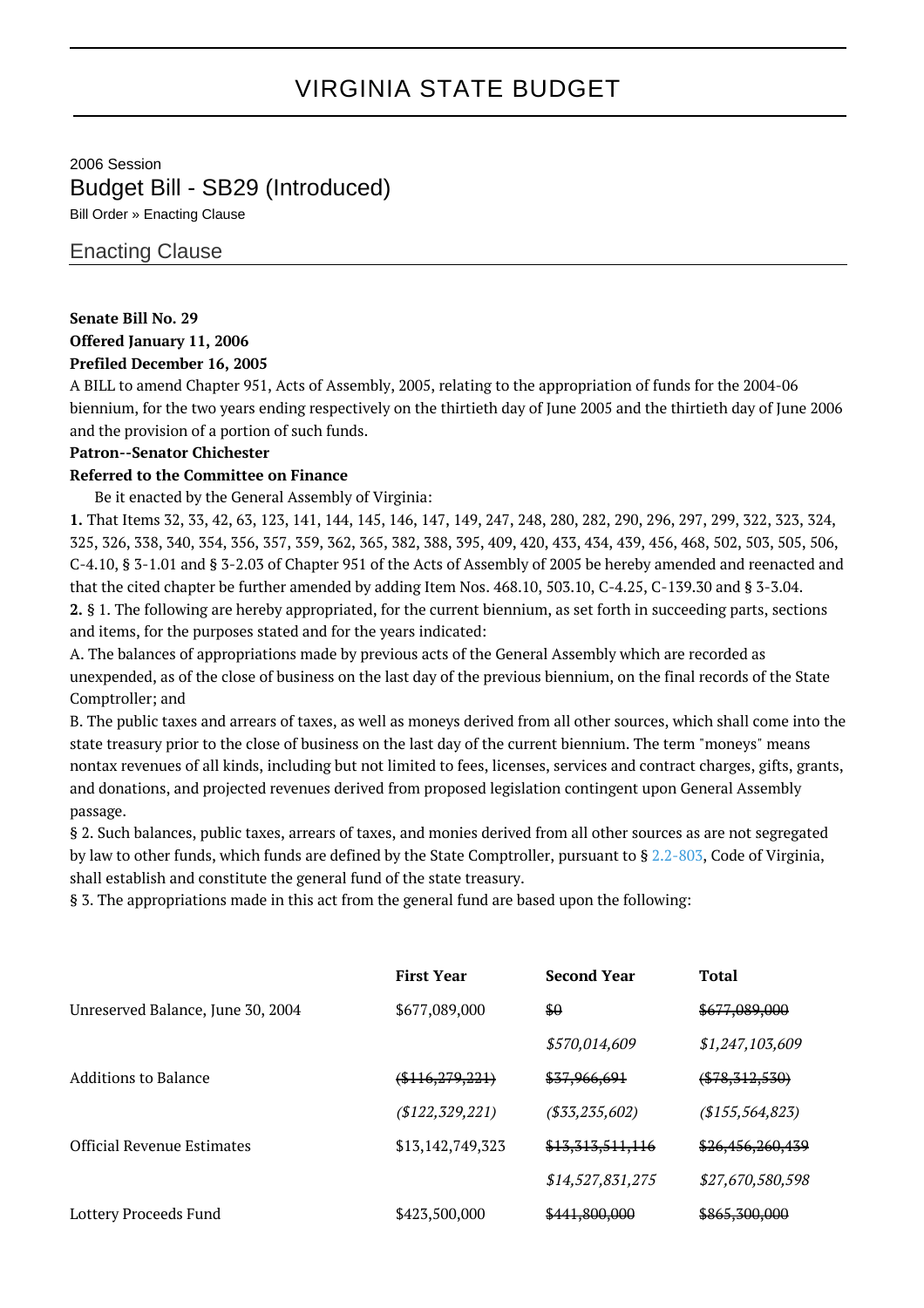|                                                             |                  | \$433,500,000    | \$857,000,000    |
|-------------------------------------------------------------|------------------|------------------|------------------|
| <b>Transfers</b>                                            | \$316,323,678    | \$397,307,422    | \$713,631,100    |
|                                                             | \$314,642,916    | \$393,649,436    | \$708,292,352    |
| Total General Fund Resources Available for<br>Appropriation | \$14,443,382,780 | \$14,190,585,229 | \$28,633,968,009 |
|                                                             | \$14,435,652,018 | \$15,891,759,718 | \$30,327,411,736 |

The appropriations made in this act from nongeneral fund revenues are based upon the following:

|                                                               | <b>First Year</b> | <b>Second Year</b> | <b>Total</b>     |
|---------------------------------------------------------------|-------------------|--------------------|------------------|
| Balance, June 30, 2004                                        | \$2,596,134,796   | \$0                | \$2,596,134,796  |
| <b>Official Revenue Estimates</b>                             | \$16,442,920,277  | \$17,215,696,998   | \$33,658,617,275 |
|                                                               |                   | \$16,841,917,127   | \$33,284,837,404 |
| <b>Bond Proceeds</b>                                          | \$1,208,894,290   | \$150,222,600      | \$1,359,116,890  |
| Total Nongeneral Fund Revenues Available for<br>Appropriation | \$20,247,949,363  | \$17,365,919,598   | \$37,613,868,961 |
|                                                               |                   | \$16,992,139,727   | \$37,240,089,090 |
| TOTAL PROJECTED REVENUES                                      | \$34,691,332,143  | \$31,556,504,827   | \$66,247,836,970 |
|                                                               | \$34,683,601,381  | \$32,883,899,445   | \$67,567,500,826 |

§ 4. Nongeneral fund revenues which are not otherwise segregated pursuant to this act shall be segregated in accordance with the acts respectively establishing them.

§ 5. The sums herein appropriated are appropriated from the fund sources designated in the respective items of this act.

§ 6. When used in this act the term:

A. "Current biennium" means the period from the first day of July two thousand four, through the thirtieth day of June two thousand six, inclusive.

B. "Previous biennium" means the period from the first day of July two thousand two, through the thirtieth day of June two thousand four, inclusive.

C. "Next biennium" means the period from the first day of July two thousand six, through the thirtieth day of June two thousand eight, inclusive.

D. "State agency" means a court, department, institution, office, board, council or other unit of state government located in the legislative, judicial, or executive departments or group of independent agencies, or central appropriations, as shown in this act, and which is designated in this act by title and a three-digit agency code.

E. "Nonstate agency" means an organization or entity as defined in § [2.2-1505](http://law.lis.virginia.gov/vacode/2.2-1505/) C, Code of Virginia.

F. "Authority" sets forth the general enabling statute, either state or federal, for the operation of the program for which appropriations are shown.

G. "Discretionary" means there is no continuing statutory authority which infers or requires state funding for programs for which the appropriations are shown.

H. "Appropriation" shall include both the funds authorized for expenditure and the corresponding level of full-time equivalent employment.

I. "Sum sufficient" identifies an appropriation for which the Governor is authorized to exceed the amount shown in the Appropriation Act if required to carry out the purpose for which the appropriation is made.